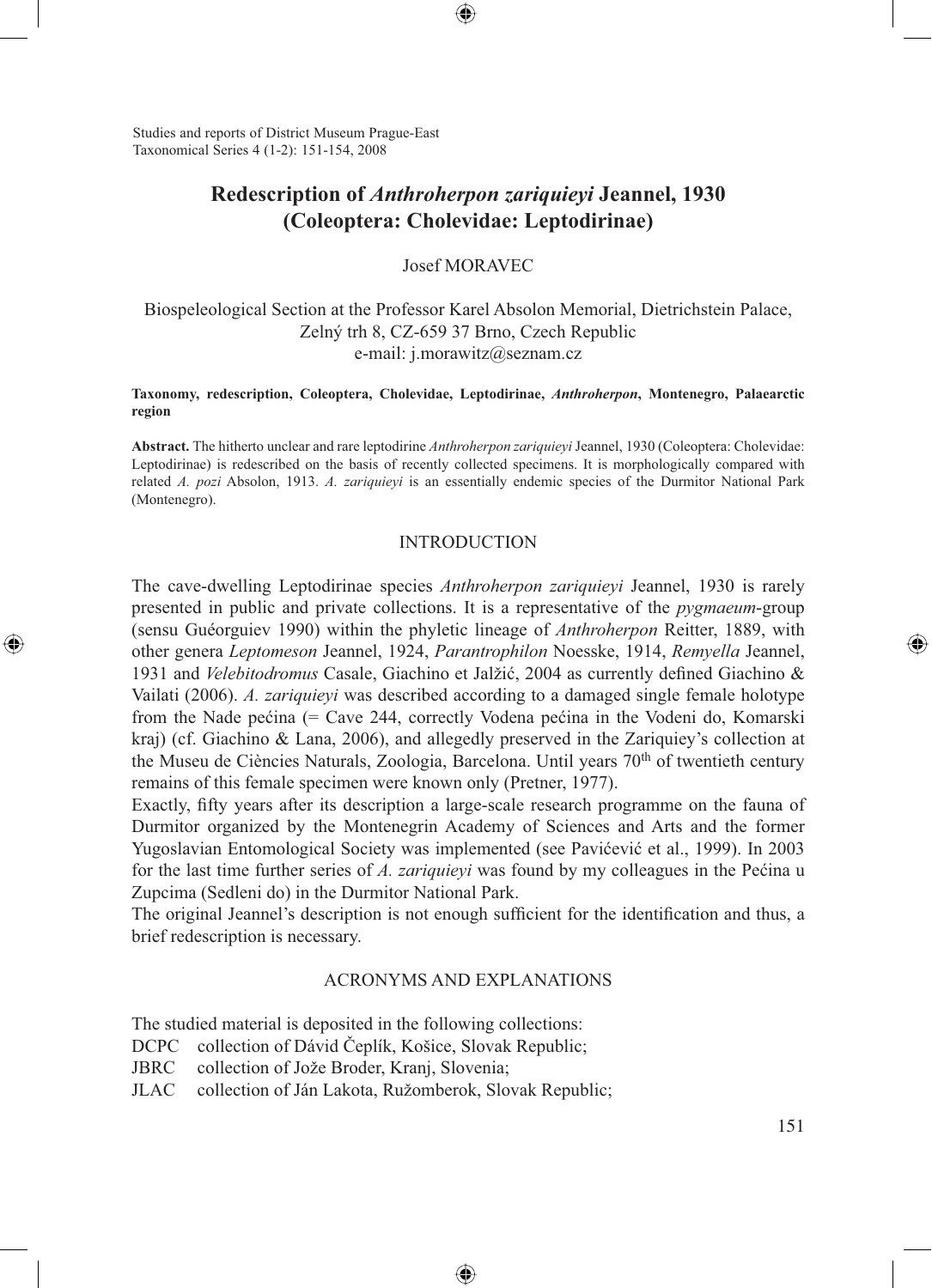PMGC collection of Pier Mauro Giachino, Settore Fitosanitario Regionale, Torino, Italy. Explanations of morphological measurements and ratios:

- TL total length (measured from the head anterior margin to the apex of the elytra);
- AL/L antennal elongation index (antennal length/pronotum length plus elytral length ratio);
- PW/L pronotum width/pronotum length ratio;

EW/L elytral width/elytral length ratio.

Locality labels are quoted in the original version. Comments on the exact label data are found in square brackets [ ]. The term "antennal elongation index" is used here according to Casale et al. (2004) and Giachino & Vailati (2005). The nomenclature follow Giachino & Guéorguiev (1993) and Giachino et al. (1998).

### RESULTS

## *Anthroherpon zariquieyi* **Jeannel, 1930** (Figs 1-4)

*Antroherpon* (s. str.) *zariquieyi* Jeannel, 1930: 145.

*Antroherpon* (*Antroherpon*) *zariquieyi*: Laneyrie, 1967: 637; Pretner, 1968: 45. *Anthroherpon zariquieyi*: Perreau, 2000: 163; Perreau, 2004: 148.

**Material examined.** DURMITOR - YU, P.[ećina] ZUBCI - SEDLENA GREDA, 5.viii.1981, Leg. Broder, 1 3, 1 ♀, (JBRC); Montenegro, Durmitor, Pečina na Zupcima (cave), 2000 m, 19.vi.[19]98, Lakota lgt., 1 ♀, (JLAC); Montenegro, Durmitor, Pećina u Zupcima, Sedleni do, 20.vi.1998, R. Udržal lgt., 2 ♂♂, 1 ♀, (JLAC); Durmitor, Zupci, Pećina na Zupcima, 29.vi.2001, D. Čeplík leg., 1  $\beta$ , (PMGC); Montenegro mountains, Pećina u Zupcima (GPS: N 43°05.586′ E 19°03.147′), 29.vi.2001, D. Čeplík lgt., 4 3 3, 6 ♀♀, the same, 16.viii.2003, D. Čeplík lgt.,  $1 \circled{?}$ ,  $1 \circled{?}$ , (all DCPC).

⊕

**Original description.** "Long. 5 mm. Aspect de l'*A. Poži*, mais plus grand, les élytres plus renflés. Tête et pronotum d'aspect soyeux en raison du fort réseau alutacé qui couvre les téguments; élytres mats, finement granuleux et pubescents, comme chez l'*A. Poži*. Coloration foncée. Tête de même forme courte que chez *A. Poži*, mais tout le front et le clypéus sont parsemés de très gros points enfoncés. Antennes à articles apicaux proportionnellement plus allongés que chez *A. Poži*. Pronotum de même forme, mais sa partie antérieure moins globuleuse et moins convexe. Elytres plus renflés, leur région basale notablement plus large, la partie postérieure plus obtuse. Fémurs antérieurs très épais, même à l'apex, mais graduellement atténués, non brusquement comme chez *A. Poži*. Tibias antérieurs grêles et droits".

**Redescription.** Body elongate, convex (Fig. 1). Head, antennae, pronotum, elytra and legs reddish testaceous, palpi flavous, elytral suture dark brown to brownish black. Pubescence whitish yellow. TL: 4.28-4.59 mm in males, 4.49-4.64 mm in females.

Head slightly wider than pronotum, with short, fine, relatively sparse pubescence. Antennae long, extending beyond the apex of elytron, AL/L: 1.44-1.58 in males, 1.25-1.28 in females. Microsculpture of head smooth and shining, puncturation on the frons equal in size to that on clypeus, deep and conspicuous.

⊕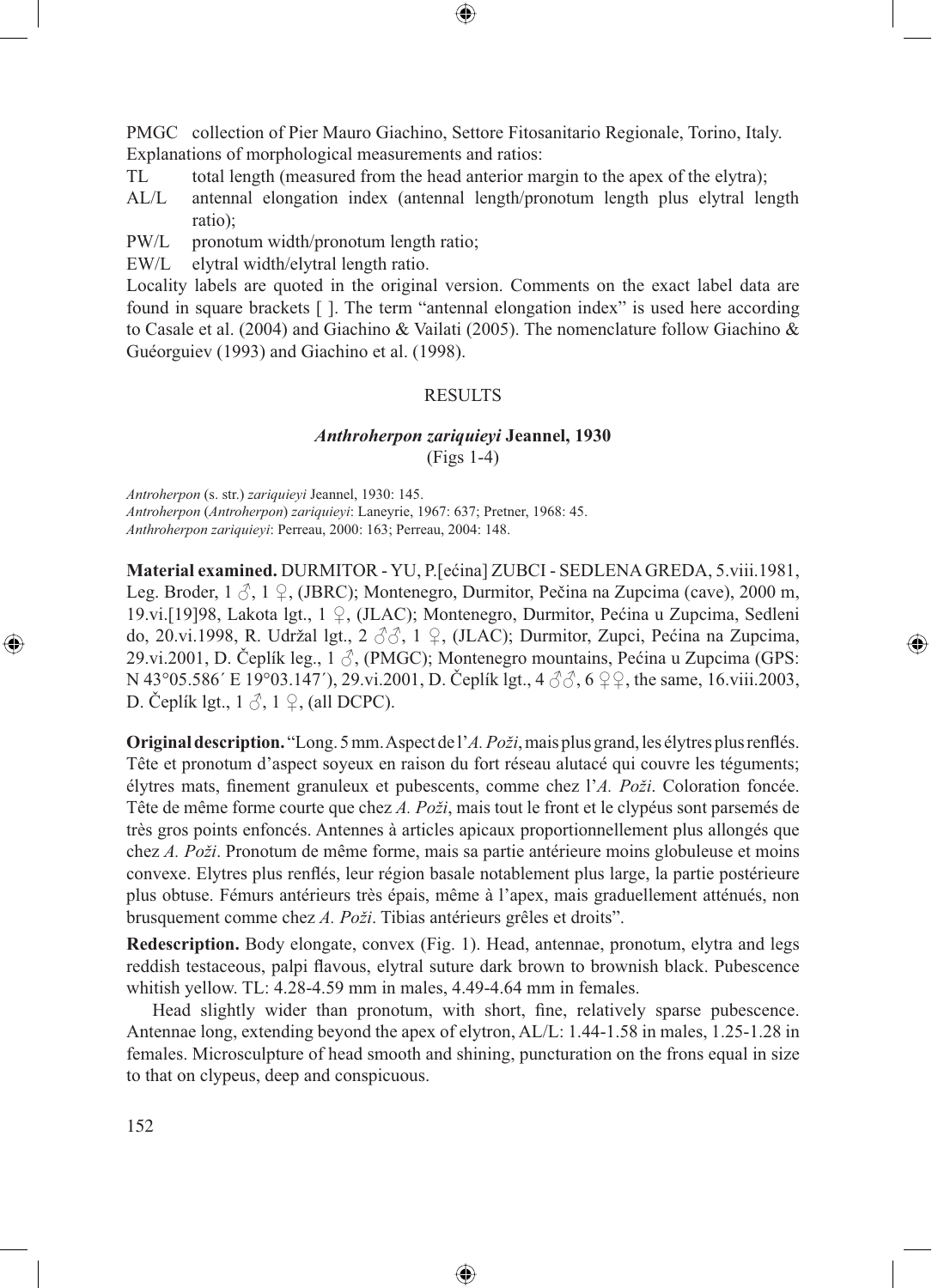

◈



Pronotum cordiform, distinctly longer than wide, PW/L: 0.47-0.50 in males, 0.48-0.51 in females, widest in anterior third. Sides regularly rounded, hardly explanate, strongly sinuate near basal third, in females less sinuate at base (Fig. 2). Posterior angles obtuse, broad, moderately prominent. Base of pronotum subtruncate, not bordered, basal margin narrower than the anterior margin. Pronotal disc flatly convex, strongly shining. Microsculpture fine, consisting of isodiametric polygonal cells, punctures very small, sparse and shallow. Pubescence relatively short, scattered and semierect.

⊕

Elytra oblong oval, EW/L: 0.54-0.56 in males, 0.60-0.62 in females, widest behind their midlength, with obtuse tips. Lateral margins broadly arcuate, slightly converging proximad and more explanate posteriorly. Disc rather convex, moderately depressed along the sutural lines, abruptly descended in apical portion of elytra, its surface matt. Punctures deeply impressed, granular, somewhat larger and denser than those of pronotum; each elytron with short, relatively dense and erect pubescence.

Legs long and slender. Anterior femora thickened and gradually narrowed towards the apex. Protibia somewhat dorsoventrally curved, without apical comb of spines; meso- and metatibia straight.

⊕